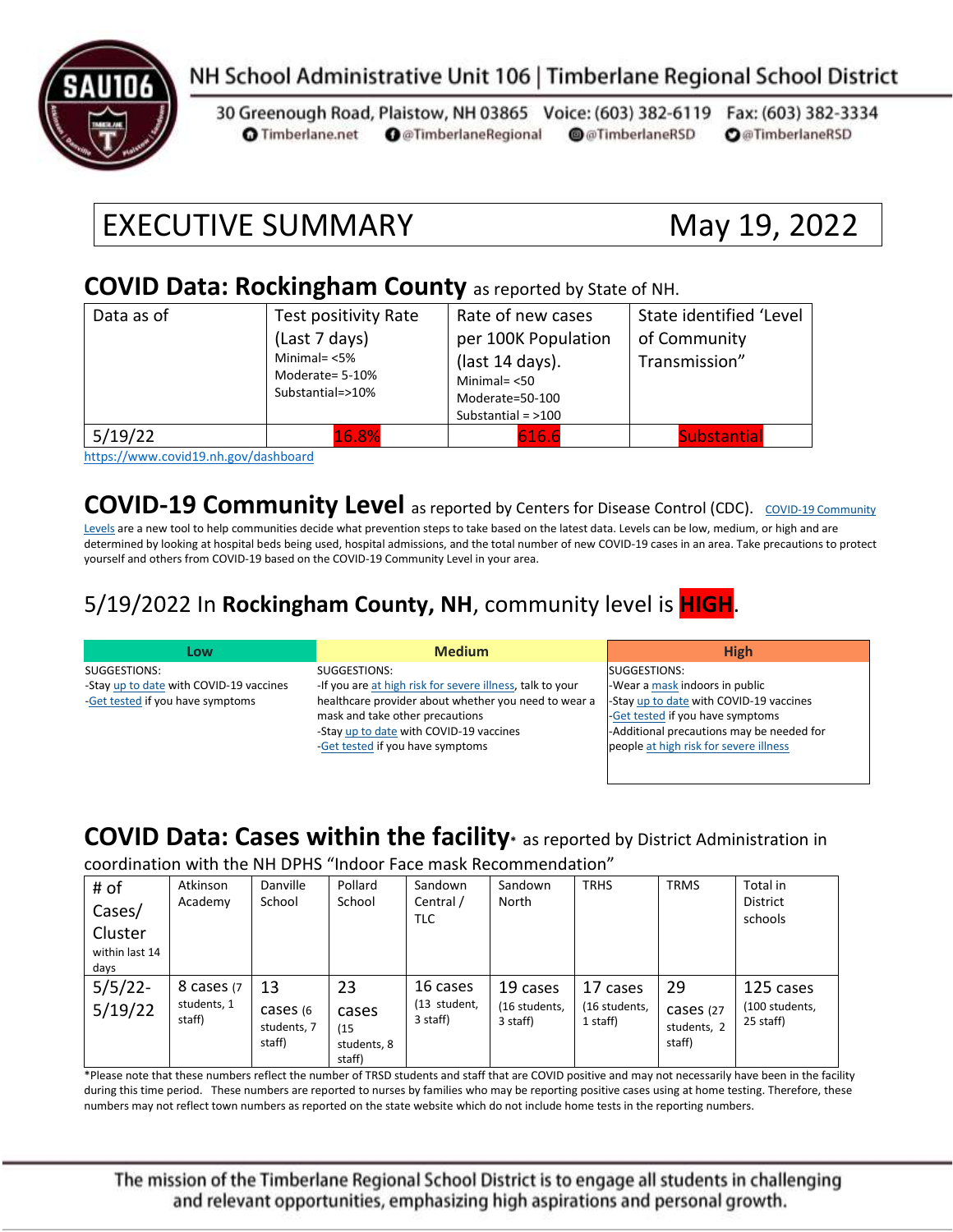



30 Greenough Road, Plaistow, NH 03865 Voice: (603) 382-6119 Fax: (603) 382-3334 **O** Timberlane.net **O** @TimberlaneRegional @@TimberlaneRSD **O**@TimberlaneRSD

### **COVID Data: County and Local towns** as reported by State of NH and to inform TRSD

stakeholders.

|                     | Data as of 5/19/22      |              |                     |                     |                   |  |
|---------------------|-------------------------|--------------|---------------------|---------------------|-------------------|--|
| Geographical        | Antigen and<br>PCR test |              | Rate of new cases   | <b>Active Cases</b> | Percentage of     |  |
| <b>Distribution</b> | positivity              | PCR test     | per 100K            | Total #             | individuals fully |  |
|                     | rate (last 7            | positivity   | Population (last 14 |                     | vaccinated        |  |
|                     | days)                   | rate (last 7 | days).              |                     |                   |  |
|                     |                         | days)        |                     |                     |                   |  |
| Atkinson            | 13.5%                   | 18.9%        | 605                 | 22                  | 56.8%             |  |
| Danville            | Data                    | 8.9%         | Data Suppressed*    | 12                  | 49.9%             |  |
|                     | Suppressed*             |              |                     |                     |                   |  |
| Plaistow            | 13.2%                   | 19.1%        | 530                 | 17                  | 49.0%             |  |
| Sandown             | 13.6%                   | 20.4%        | 712                 | 28                  | 51.7%             |  |
| Total 4 towns       | Unable to               | 17.0%        | Unable to calculate | 83                  | 51.7%             |  |
|                     | calculate               |              |                     |                     |                   |  |
| Rockingham          | 14.1%                   | 16.8%        | 616.6               | 1188                | 62.1%             |  |
| County              |                         |              |                     |                     |                   |  |

\* "Data Suppressed: For towns with metric counts between 1-4, data limited to protect the privacy of individuals. \*\* "Rate Not Calculated: For towns with cumulative cases between 1-25 in the last 14 days, data limited to protect the privacy of the infected." Per NH State.

UA- Data unavailable from state website



Total cases associated with district schools over the past 14 days

The mission of the Timberlane Regional School District is to engage all students in challenging and relevant opportunities, emphasizing high aspirations and personal growth.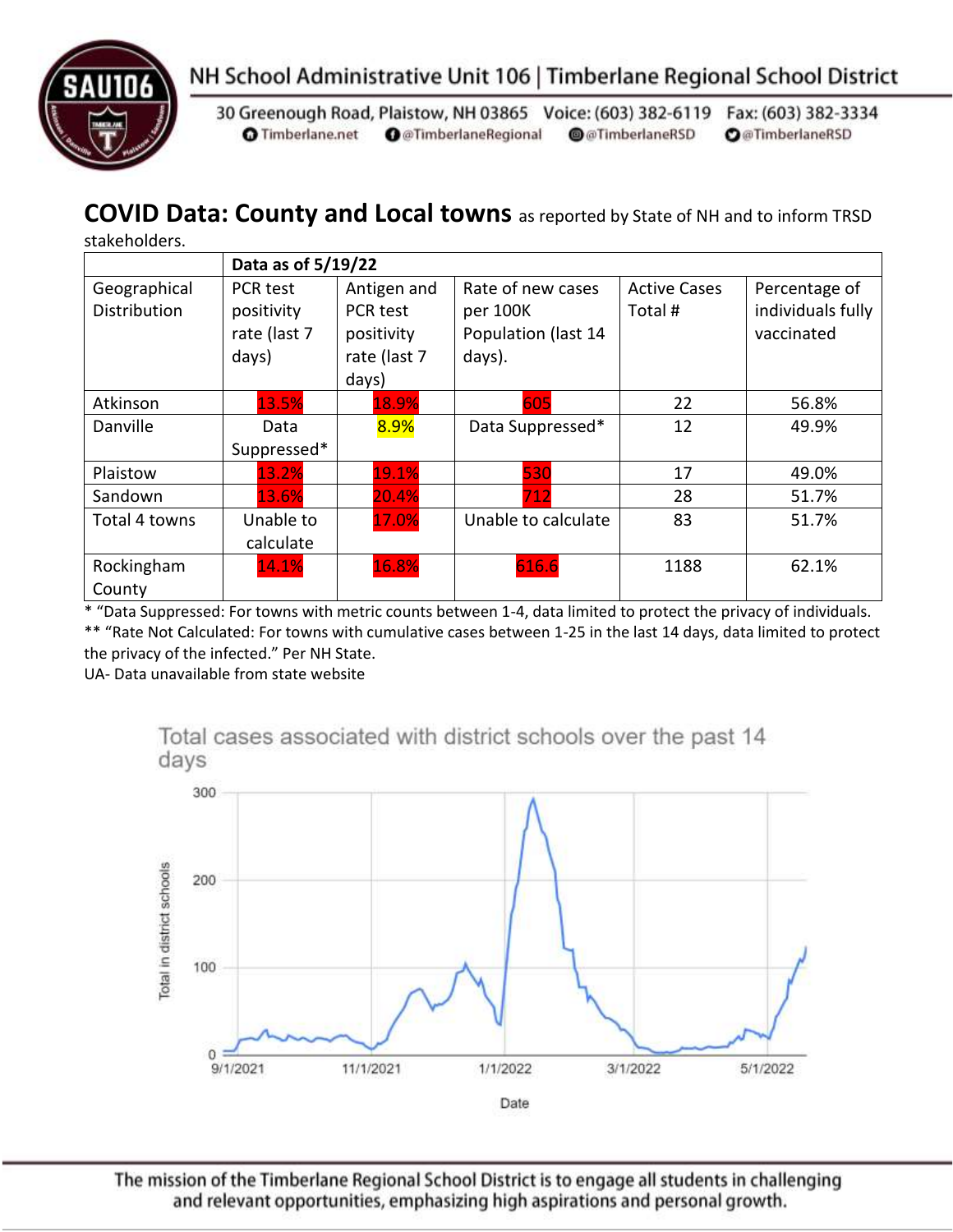## NH School Administrative Unit 106 | Timberlane Regional School District

30 Greenough Road, Plaistow, NH 03865 Voice: (603) 382-6119 Fax: (603) 382-3334 **O** Timberlane.net **O** @TimberlaneRegional @@TimberlaneRSD **O**@TimberlaneRSD

Rockingham: Community level of transmission- new cases per 100k pop. 14 day avg.



Rockingham County: Test Positivity as a 7 day average



The mission of the Timberlane Regional School District is to engage all students in challenging and relevant opportunities, emphasizing high aspirations and personal growth.